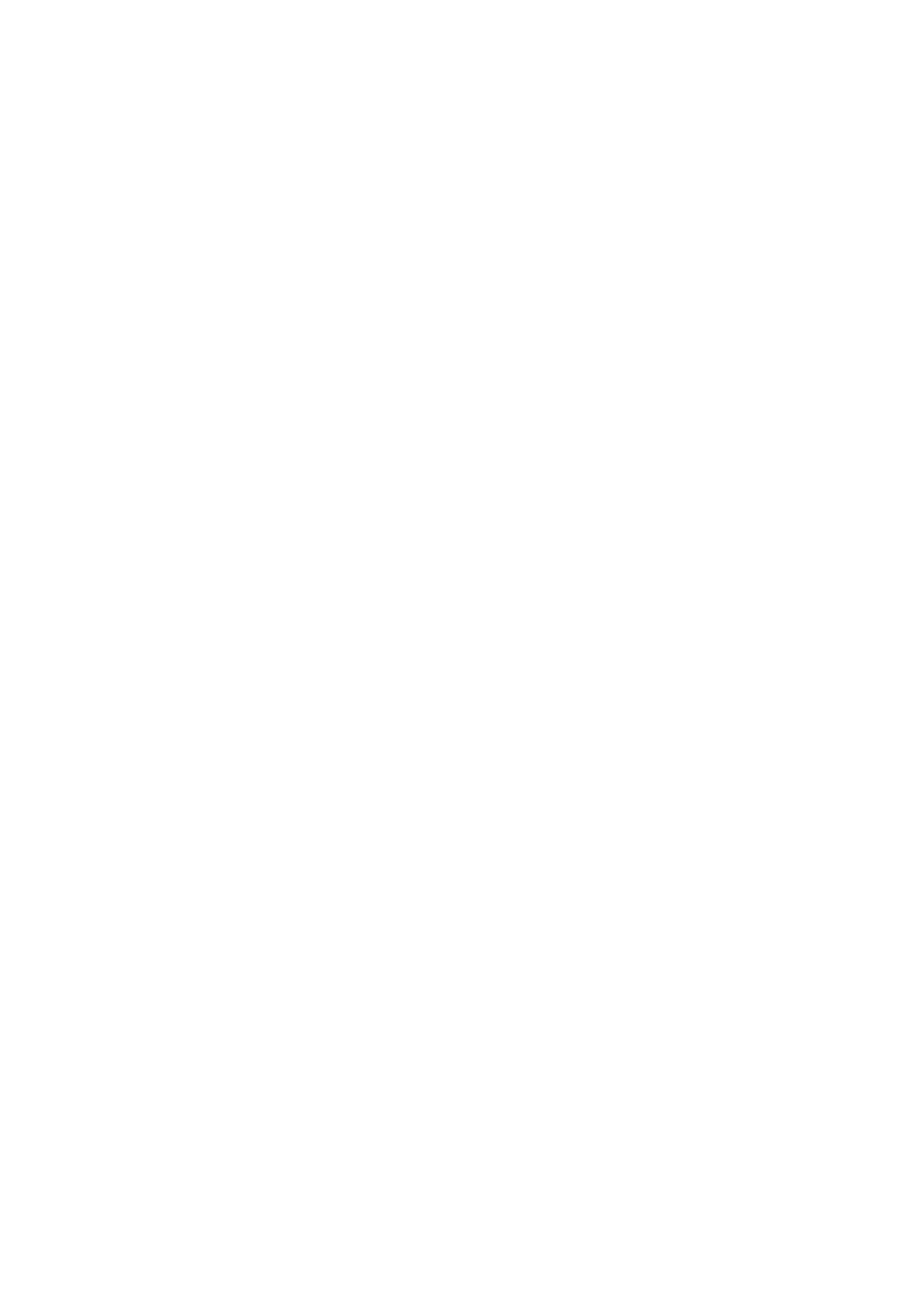



# **COMPANIES (BENEFICIAL OWNERSHIP) ACT 2012**

# Index

| <b>Section</b> |                                                                     | Page |
|----------------|---------------------------------------------------------------------|------|
| 1              |                                                                     |      |
| $\overline{2}$ |                                                                     |      |
| 3              |                                                                     |      |
| 4              |                                                                     |      |
| 5              |                                                                     |      |
| 6              |                                                                     |      |
| 7              |                                                                     |      |
| 8              |                                                                     |      |
| 9              |                                                                     |      |
| 10             | Disclosure of beneficial ownership information by nominated officer |      |
| 11             |                                                                     |      |
| 12             |                                                                     |      |
| 13             |                                                                     |      |
| 14             |                                                                     |      |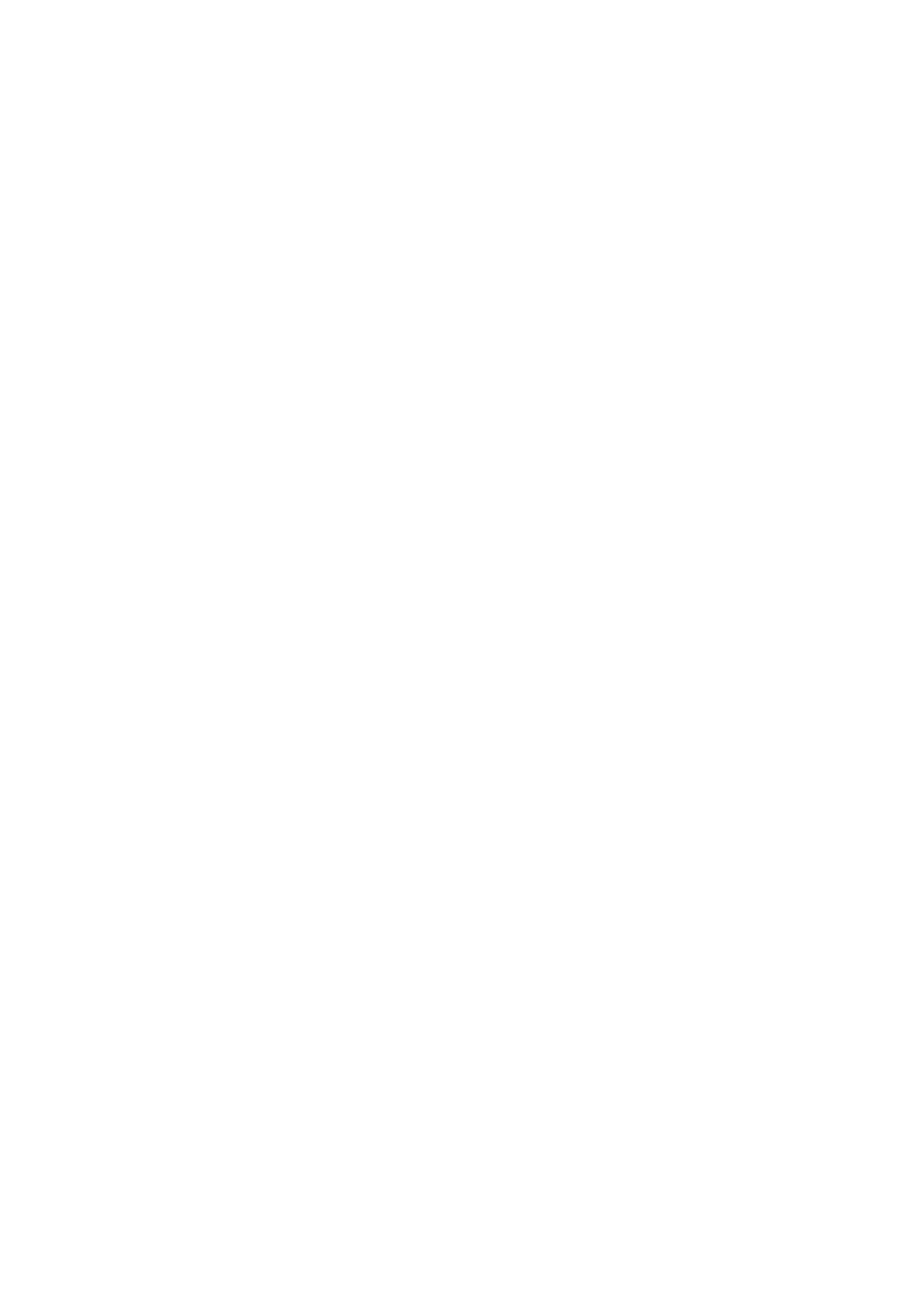

# **COMPANIES (BENEFICIA L OWNERSHIP) ACT 2012**

*Signed in Tynwald: 11 December 2012 Received Royal Assent: 11 December 2012 Announced to Tynwald: 11 December 2012*

**AN ACT** to require certain companies to appoint nominated officers to hold information about beneficial owners of such companies; to require members of such companies to provide information concerning beneficial ownership to nominated officers; and for connected purposes.

**BE IT ENACTED** by the Queen's Most Excellent Majesty, by and with the advice and consent of the Council and Keys in Tynwald assembled, and by the authority of the same, as follows:—

### <span id="page-4-0"></span>**1 Short title**

The short title of this Act is the Companies (Beneficial Ownership) Act 2012.

# <span id="page-4-1"></span>**2 Commencement**

- (1) This Act (other than section 1 and this section) comes into operation on the day appointed by the Treasury and different days may be appointed for different provisions and different purposes.
- (2) An order under subsection (1) may make transitional and saving provisions which the Treasury considers necessary or expedient.

# <span id="page-4-2"></span>**3 Meaning of beneficial owner**

- (1) In this Act, "**beneficial owner**", in relation to a member's interest in a company means the person ultimately beneficially interested in the membership interest, and "**beneficial ownership**" is to be construed accordingly.
- (2) Beneficial ownership may be traced through any number of persons or arrangements of any description.

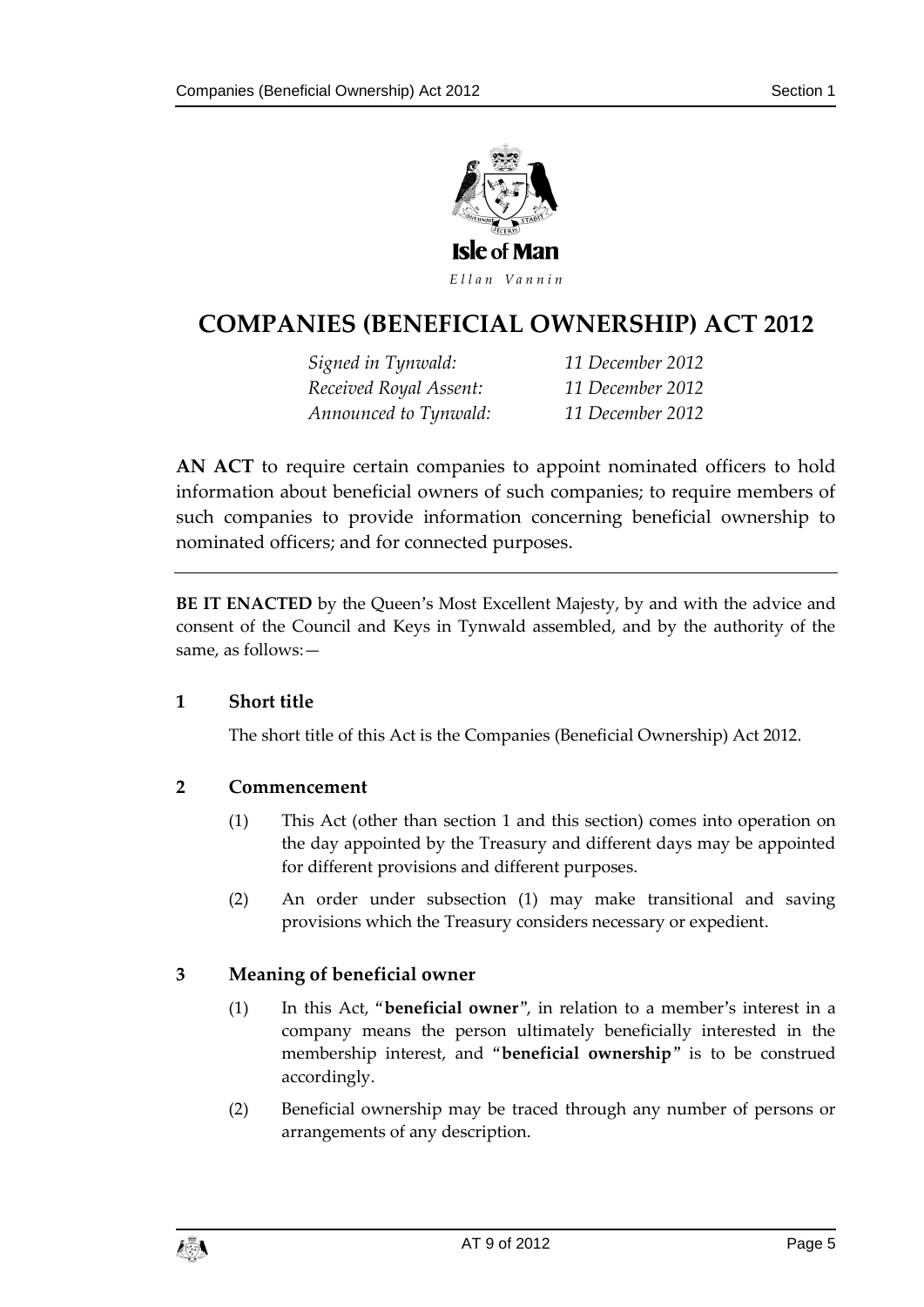# <span id="page-5-0"></span>**4 Companies to which this Act applies**

- (1) Subject to subsection (2), this Act applies to companies to which the Companies Acts 1931 to 2004 apply, including each of the following —
	- (a) a company within the meaning of the *Companies Act 1931*<sup>1</sup> ;
	- (b) an existing company within the meaning of the *Companies Act 1931*;
	- (c) a protected cell company within the meaning of the *Protected Cell Companies Act 2004*<sup>2</sup> ;
	- (d) an incorporated cell company within the meaning of the *Incorporated Cell Companies Act 2010*<sup>3</sup> to which the Companies Acts 1931 to 2004 apply;
	- (e) an incorporated cell within the meaning of the *Incorporated Cell Companies Act 2010* to which the Companies Acts 1931 to 2004 apply; and
	- (f) a company continued in the Island under Part I of the *Companies (Transfer of Domicile) Act 1998*<sup>4</sup> .
- (2) This Act does not apply to a company which is  $-$ 
	- (a) incorporated outside the Island;
	- (b) listed on a stock or investment exchange recognised by the Treasury for the purposes of this section;
	- (c) a collective investment scheme (within the meaning of section 1 of the *Collective Investment Schemes Act 2008*<sup>5</sup> ) which is an authorised scheme, an international scheme or an exempt scheme within the meaning of that Act; or
	- (d) of any other class or description prescribed for the purposes of this section by an order of the Treasury.
- (3) An order under subsection (2)(d) must be laid before Tynwald.
- (4) In subsection (2)(a), an exchange is "**recognised**" if its name or another suitable description of it is published by the Treasury in such manner as the Treasury determines.

### <span id="page-5-1"></span>**5 Requirement to have a nominated officer**

- (1) A company to which this Act applies must have a nominated officer.
- (2) The nominated officer may be  $-$ 
	- (a) an individual who is resident in the Island; or

<sup>3</sup> c.13

-

<sup>4</sup> c.6 <sup>5</sup> c.7



<sup>1</sup> XIII p.235

 $2 c.1$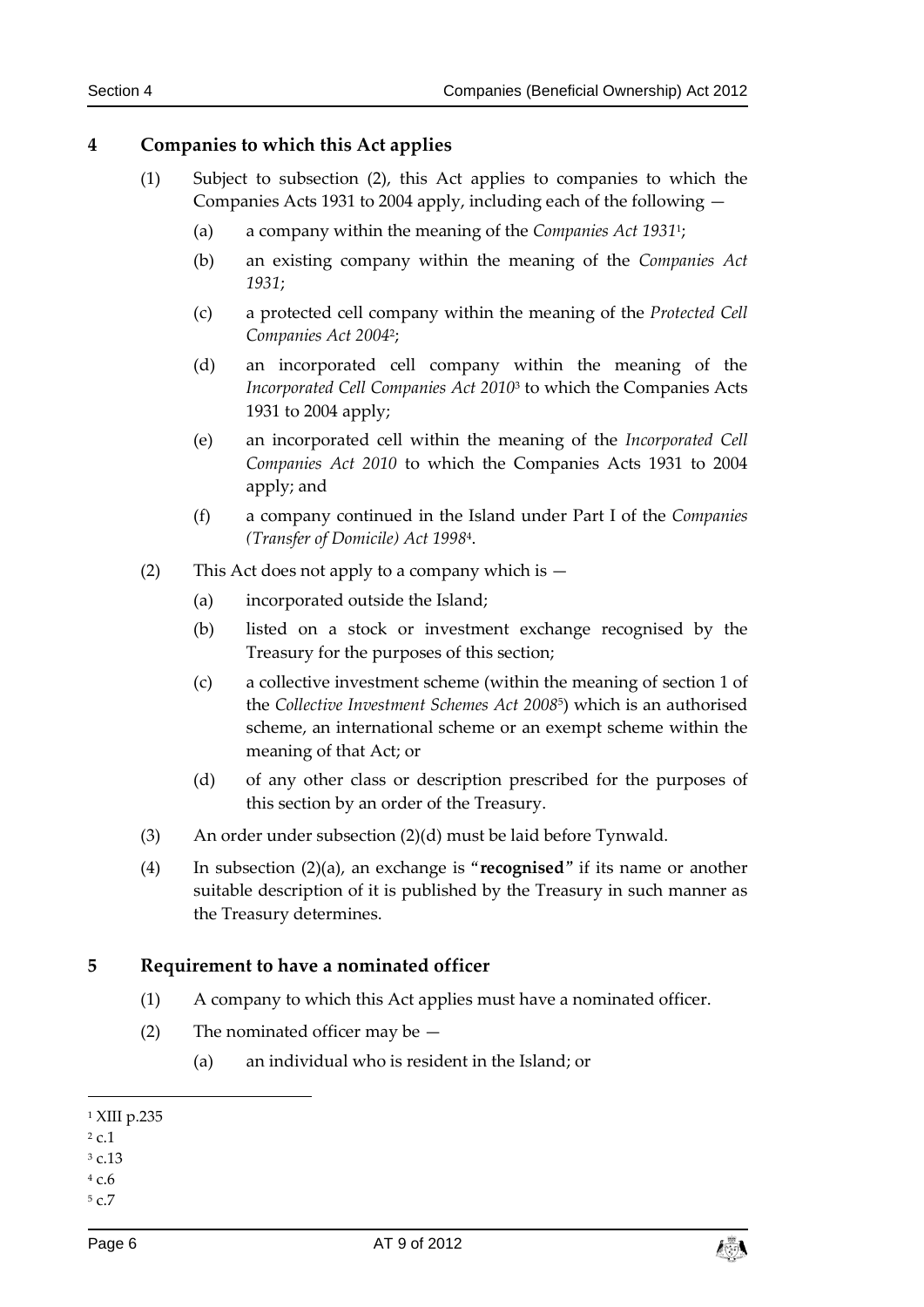- (b) the holder of a licence issued under section 7 of the *Financial Services Act 2008*<sup>6</sup> whose licence permits the holder to carry on the regulated activity (within the meaning of section 3(1) of that Act) to provide corporate services.
- (3) A company may have more than one nominated officer and, if so, their functions and liabilities under this Act are joint and several.
- (4) The nominated officer of an incorporated cell company is also the nominated officer of each of its incorporated cells.
- (5) A company which fails to comply with this section commits an offence.

# <span id="page-6-0"></span>**6 Record of nominated officer**

- (1) A company must keep a record of the following
	- (a) in the case of a nominated officer who is an individual  $-$ 
		- (i) the officer's name;
		- (ii) the officer's home address in the Island;
	- (b) in the case of a nominated officer which has legal personality but is not an individual —
		- (i) the officer's corporate or firm name; and
		- (ii) the officer's business address in the Island.
- (2) The record of a nominated officer of an incorporated cell company is also the record of a nominated officer of each of its incorporated cells.
- (3) A company must, within one month after the date of the occurrence of  $-$ 
	- (a) an appointment of a nominated officer;
	- (b) a change in a nominated officer; or
	- (c) a change in the details in its record of a nominated officer,

give notice to the Department of Economic Development of the appointment or change and of the date on which it occurred.

- (4) A notice under subsection (3) is to be in such form, and must be accompanied by such documents and information, as the Department of Economic Development requires.
- (5) A company which fails to comply with this section commits an offence.

# <span id="page-6-1"></span>**7 Duty of members**

(1) Subsection (2) applies if a member of a company is not the beneficial owner of the member's interest in the company.

<sup>1</sup>  $6 c.8$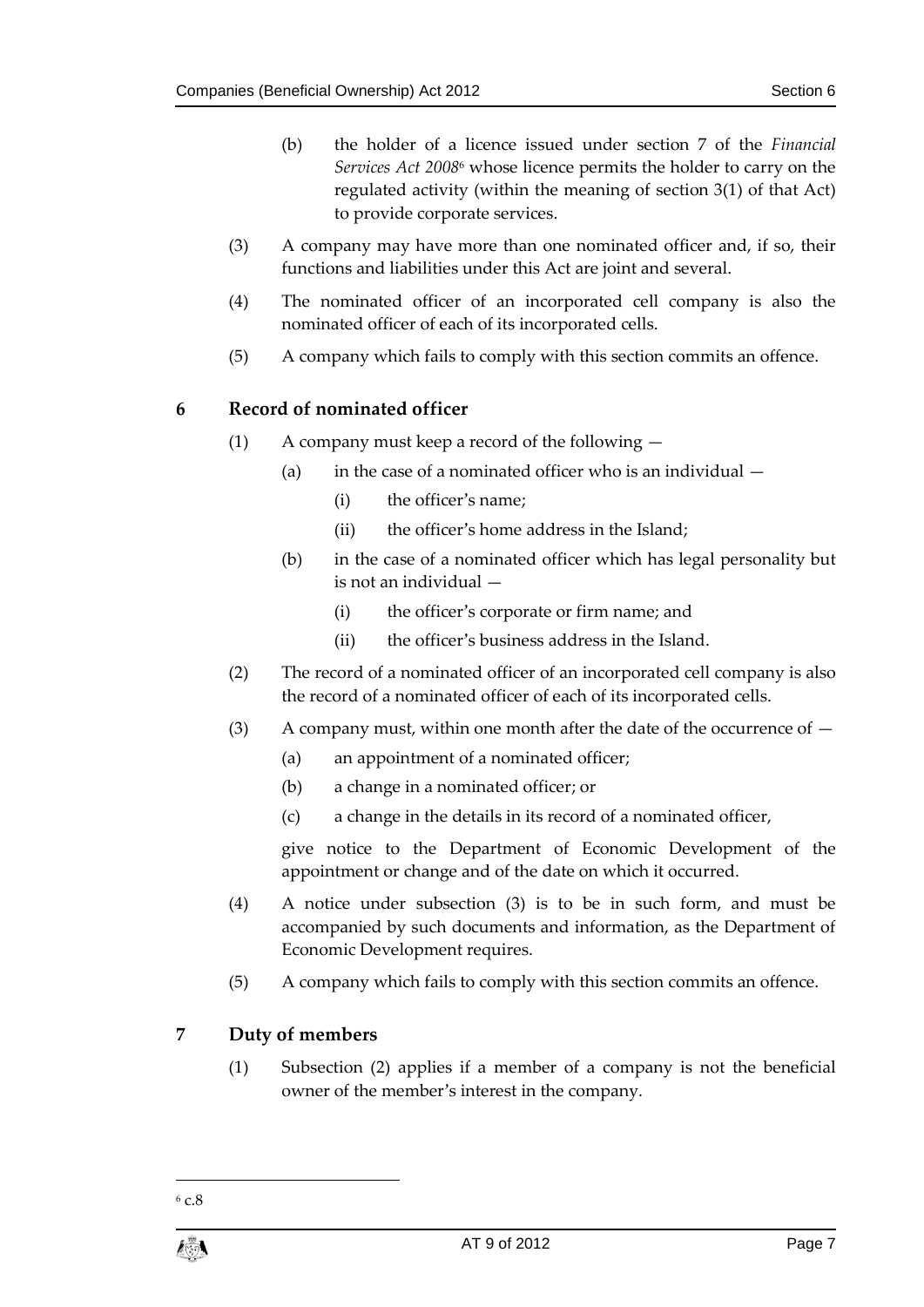- (2) The member must give notice to the company's nominated officer of the required details specified in section 8 in respect of each beneficial owner of that interest.
- (3) A notice under subsection (2) must be given
	- (a) in the case of a person who is a member of the company at the time this section comes into operation but who is not the beneficial owner of the member's interest in the company at that time, within 3 months of this section coming into operation;
	- (b) in the case of a person who becomes a member of the company after this section comes into operation in circumstances where the member is not the beneficial owner of the member's interest in the company, within 3 months of the person becoming a member of the company; or
	- (c) in the case of a member of the company who  $-$ 
		- (i) ceases to be the beneficial owner of the member's interest in the company after this section comes into operation; but
		- (ii) retains legal ownership of that interest,

within 3 months of the member ceasing to be the beneficial owner of such interest.

- (4) A member commits an offence if the member, without reasonable excuse —
	- (a) fails to comply with subsection (2) or (3); or
	- (b) makes a statement to the nominated officer which is false, deceptive or misleading in a material particular.

### <span id="page-7-0"></span>**8 Required details**

### The "**required details**" are —

- (a) in respect of a beneficial owner who is an individual  $-$ 
	- (i) his or her name;
	- (ii) his or her usual residential address;
	- (iii) his or her nationality; and
	- (iv) his or her date of birth;
- (b) in respect of a beneficial owner which has legal personality but is not an individual —
	- (i) its name;
	- (ii) its jurisdiction of formation, incorporation or establishment;
	- (iii) its legal form and the law by which it is governed;
	- (iv) its registered office (or, if it has no registered office, its principal office);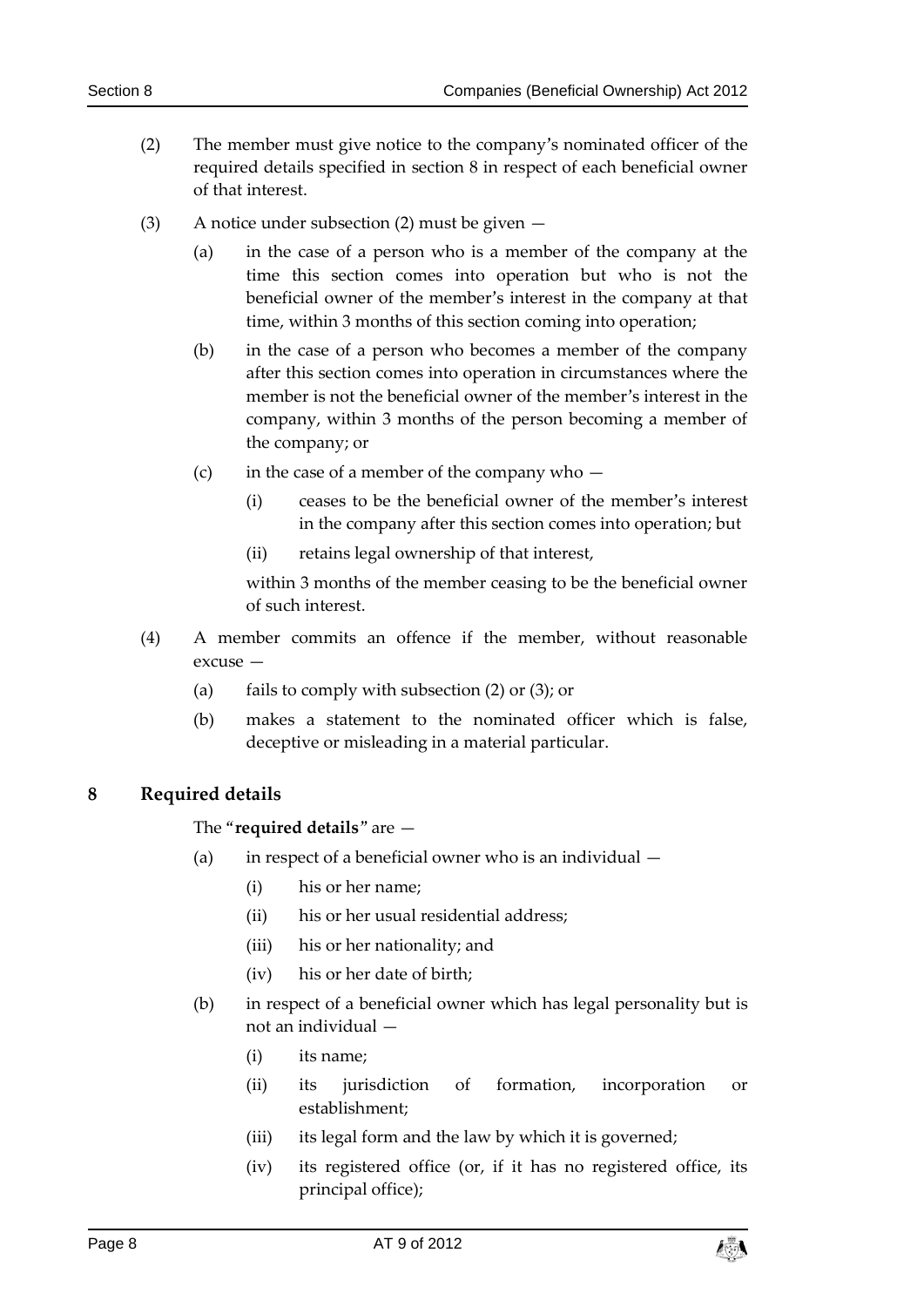- (v) if applicable, the register in which it is entered and its registration number in that register; and
- (c) in respect of a class of beneficial owners of such a size that it is not reasonably practicable to identify each member of the class, details sufficient to identify and describe the class of persons who are beneficial owners.

### <span id="page-8-0"></span>**9 Other consequences of failure to disclose beneficial ownership**

- (1) Subsection (2) applies if a nominated officer of a company is of the opinion that a member, without reasonable excuse —
	- (a) has failed to comply with section 7(2) or (3); or
	- (b) has made a statement to the nominated officer which is false, deceptive or misleading in a material particular.
- (2) The nominated officer must give notice to the company of the opinion mentioned in subsection (1).
- (3) On receipt of a notice under subsection (2), the company may  $-$ 
	- (a) place such restrictions as it thinks fit on rights attaching to the member's interest in the company, including, without limitation —
		- (i) any right to transfer the interest;
		- (ii) any voting rights;
		- (iii) any right to further shares in respect of shares already held; and
		- (iv) any right to payment due in respect of the member's interest, whether in respect of capital or otherwise; or
	- (b) cancel the member's interest in the company.
- (4) A restriction under subsection  $(3)(a)$  is removed  $-$ 
	- (a) if the company is struck off; or
	- (b) upon the commencement of the company's winding up.
- (5) A member may apply to the High Court, in accordance with rules of court, to set aside any restriction or cancellation under subsection (3).
- (6) The Court may make such order on such terms and conditions as it thinks fit.

### <span id="page-8-1"></span>**10 Disclosure of beneficial ownership information by nominated officer**

(1) Subsection (2) applies if a nominated officer receives a notice described in subsections (3) and (4).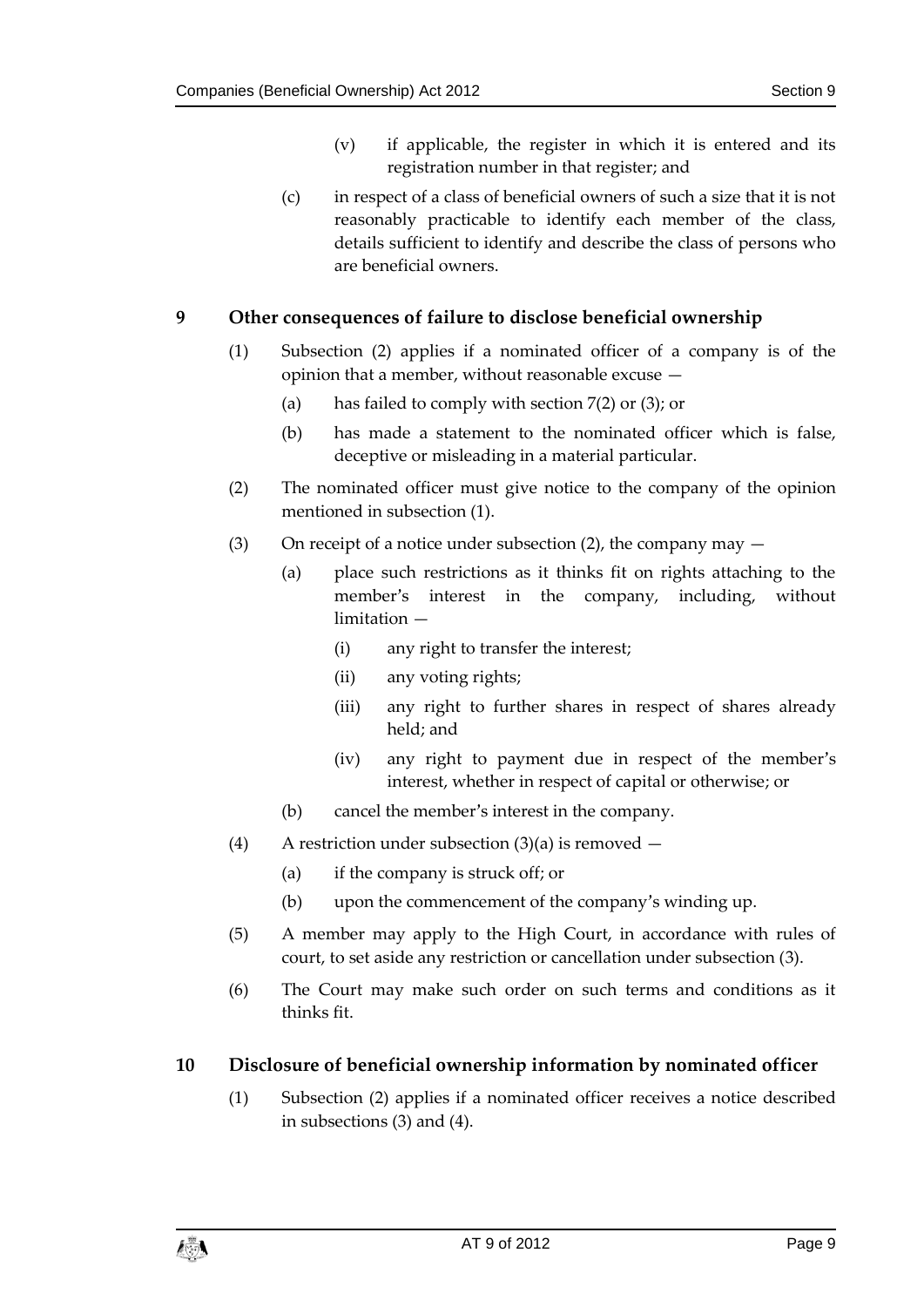- (2) The nominated officer must disclose, in accordance with the notice, any information the officer holds in respect of the beneficial ownership of the company specified or referred to in the notice.
- (3) The notice referred to in subsection (1) is a written notice given by  $-$ 
	- (a) the Attorney General;
	- (b) the Chief Constable;
	- (c) a police officer or customs officer serving, in either case, with the Financial Crime Unit of the Isle of Man Constabulary;
	- (d) the Financial Supervision Commission;
	- (e) the Insurance and Pensions Authority;
	- (f) the Assessor of Income Tax;
	- (g) the Collector of Customs and Excise; or
	- (h) a person appointed by any of the persons specified in this subsection for the purpose of giving the notice.
- (4) The notice must state
	- (a) what information is required;
	- (b) that the information is required for the purpose of  $-$ 
		- (i) a criminal or regulatory investigation which is being or may be carried out, whether in the Island or elsewhere;
		- (ii) criminal or regulatory proceedings which have been or may be initiated, whether in the Island or elsewhere;
		- (iii) the initiation or bringing to an end of any such investigation or proceedings; or
		- (iv) facilitating a determination of whether any such investigation or proceedings should be initiated or brought to an end; and
	- (c) that the person signing the notice is satisfied that the making of the disclosure is proportionate to what is sought to be achieved by it.
- (5) Nothing in this section prejudices any power to disclose information which exists apart from this section.
- (6) The information that may be disclosed under this section includes information obtained before this Act came into operation.
- (7) A nominated officer commits an offence if the officer, without reasonable excuse —
	- (a) fails to comply with subsection (2); or
	- (b) makes a statement, in response to receiving a notice under this section, which is false, deceptive or misleading in a material particular.

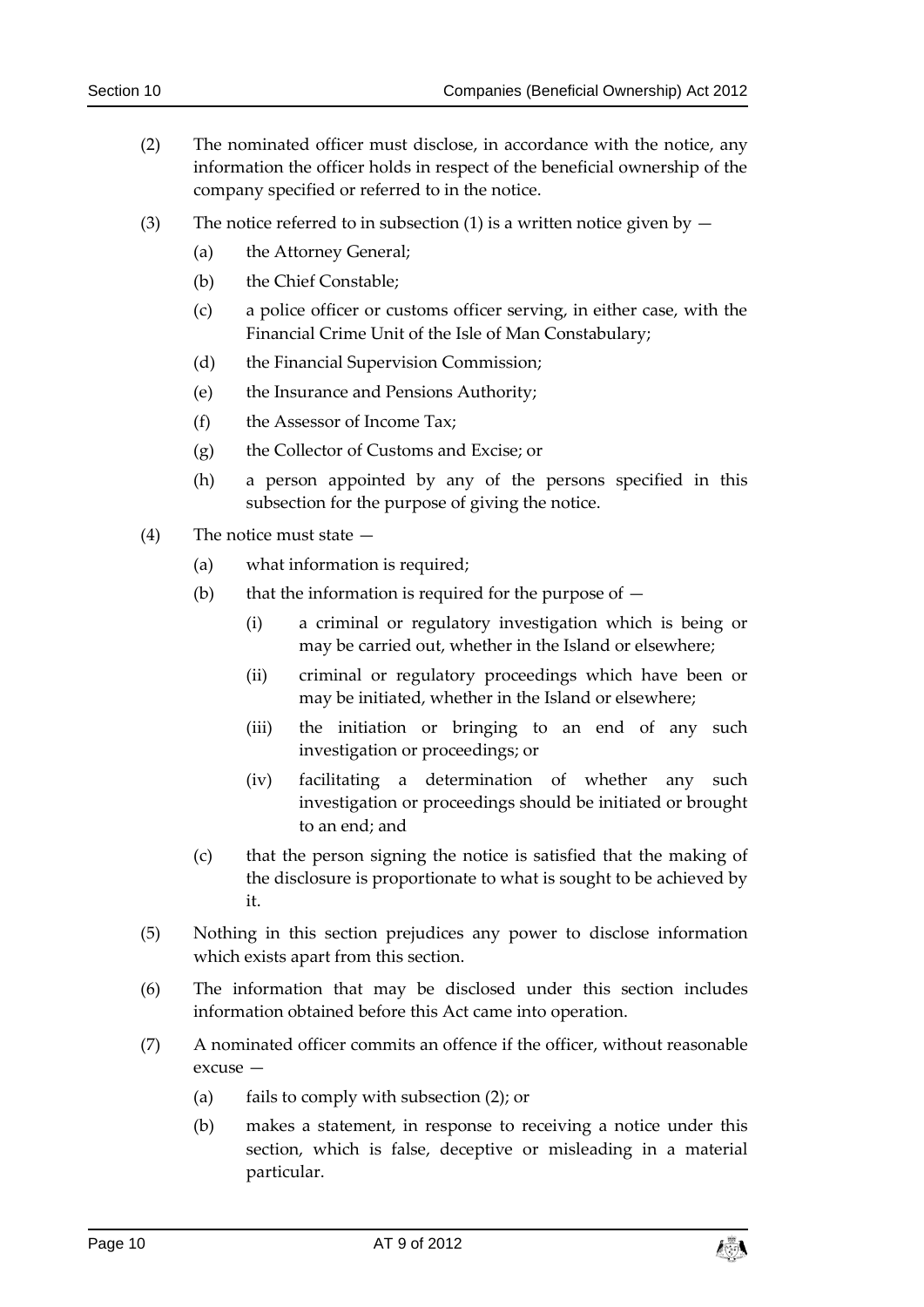# <span id="page-10-0"></span>**11 Tipping off**

- (1) A person commits an offence if the person
	- (a) knows or suspects that a notice has been issued, or is proposed to be issued, under section 10 in respect of a company for which the person is a nominated officer; and
	- (b) the person discloses to any other person any information or other matter which may prejudice —
		- (i) a criminal or regulatory investigation which is being or may be carried out, whether in the Island or elsewhere, which is connected with the issue of the notice; or
		- (ii) criminal or regulatory proceedings which have been or may be initiated, whether in the Island or elsewhere, which are connected with the issue of the notice.
- (2) Nothing in subsection (1) makes it an offence for an advocate or other legal adviser to disclose any information or other matter —
	- (a) to a client of the advocate or adviser (or to a representative of the client) in connection with the giving of legal advice to the client; or
	- (b) to any person
		- (i) in contemplation of or in connection with legal proceedings; and
		- (ii) for the purpose of those proceedings.
- (3) Subsection (2) does not apply in relation to any information or other matter which is disclosed with a view to furthering any criminal purpose.
- (4) In proceedings against a person for an offence under this section, it is a defence to prove that the person did not know or suspect that the disclosure was likely to be prejudicial in the way mentioned in subsection (1)(b).

# <span id="page-10-1"></span>**12 Privileged information**

- (1) Nothing in this Act compels the production or divulgence by an advocate or other legal adviser of an item subject to legal professional privilege (within the meaning of section 13 of the *Police Powers and Procedures Act 1998*<sup>7</sup> ), but an advocate or other legal adviser may be required to give the name and address of any client.
- (2) A requirement imposed by or under this Act has effect despite any obligation as to confidentiality or other restriction on the disclosure of information imposed by statute, contract or otherwise.

<sup>1</sup> <sup>7</sup> c.9